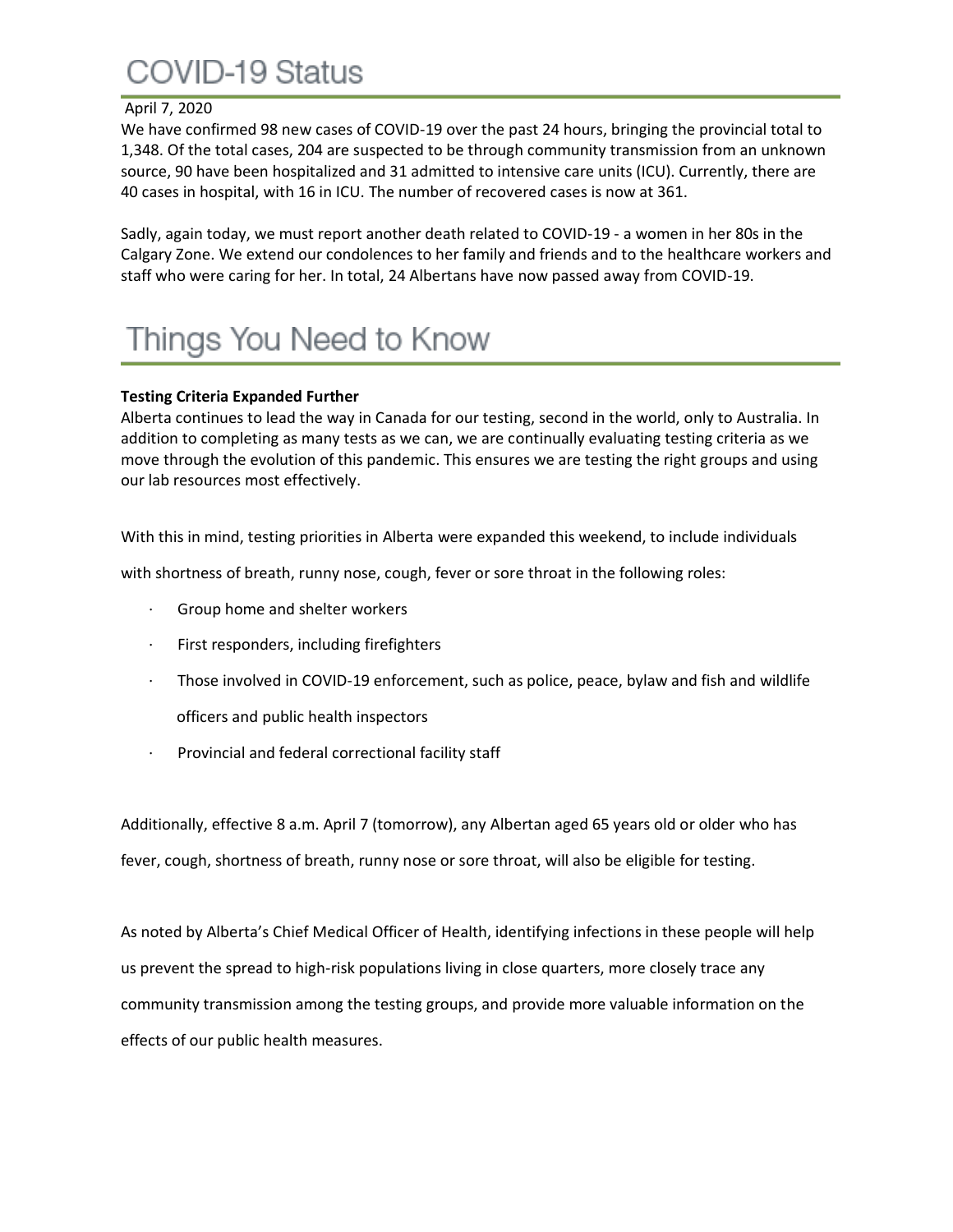The online assessment tools for COVID-19 have been updated, for both public and healthcare workers, enforcement and first responders. Any individual experiencing illness should visit [www.ahs.ca/covid,](http://www.ahs.ca/covid) and complete the online assessment tool relevant for their situation.

#### **Wearing of Non-medical Masks in Public**

Our knowledge of this virus and how it spreads continues to grow. We are continuously reviewing the emerging evidence on COVID-19, working with our provincial and territorial colleagues to inform decision-making. This includes analyzing the evidence regarding non-medical mask use while in public.

According to recent data, asymptomatic spread appears to be happening more often than what was first thought. In light of this, Alberta, along with the rest of Canada, is expanding our approach and our recommendations for Albertans.

It is critical to continue practicing the public health measures we have in place, which are proven to be the most effective ways to reduce the spread of COVID-19, including hand-washing, physical [distancing](https://www.albertahealthservices.ca/topics/Page16997.aspx#social) and staying home when sick. Adding to these measures, and not replacing them, wearing a non-medical mask or face covering may be of benefit to members of the public, or healthcare workers while outside of the workplace, who find themselves in locations where they cannot keep two metres' distance from others.

As Alberta's Chief Medical Officer of Health noted, while wearing a non-medical mask will not prevent **you** from getting sick, it may be helpful in protecting **others** around you by covering your mouth and nose to prevent your respiratory droplets from contaminating other people or surfaces. Additionally, wearing a mask may stop you from touching your nose and mouth.

If you choose to wear a non-medical mask or face covering, there are guidelines to follow on [ahs.ca/covid19.](http://www.ahs.ca/covid19) Medical masks—including surgical, medical procedure masks and respirators like N95 masks—are needed for healthcare workers. It is extremely important that we continue to use AHS supplies of medical masks for healthcare purposes. As always, the most important steps you can